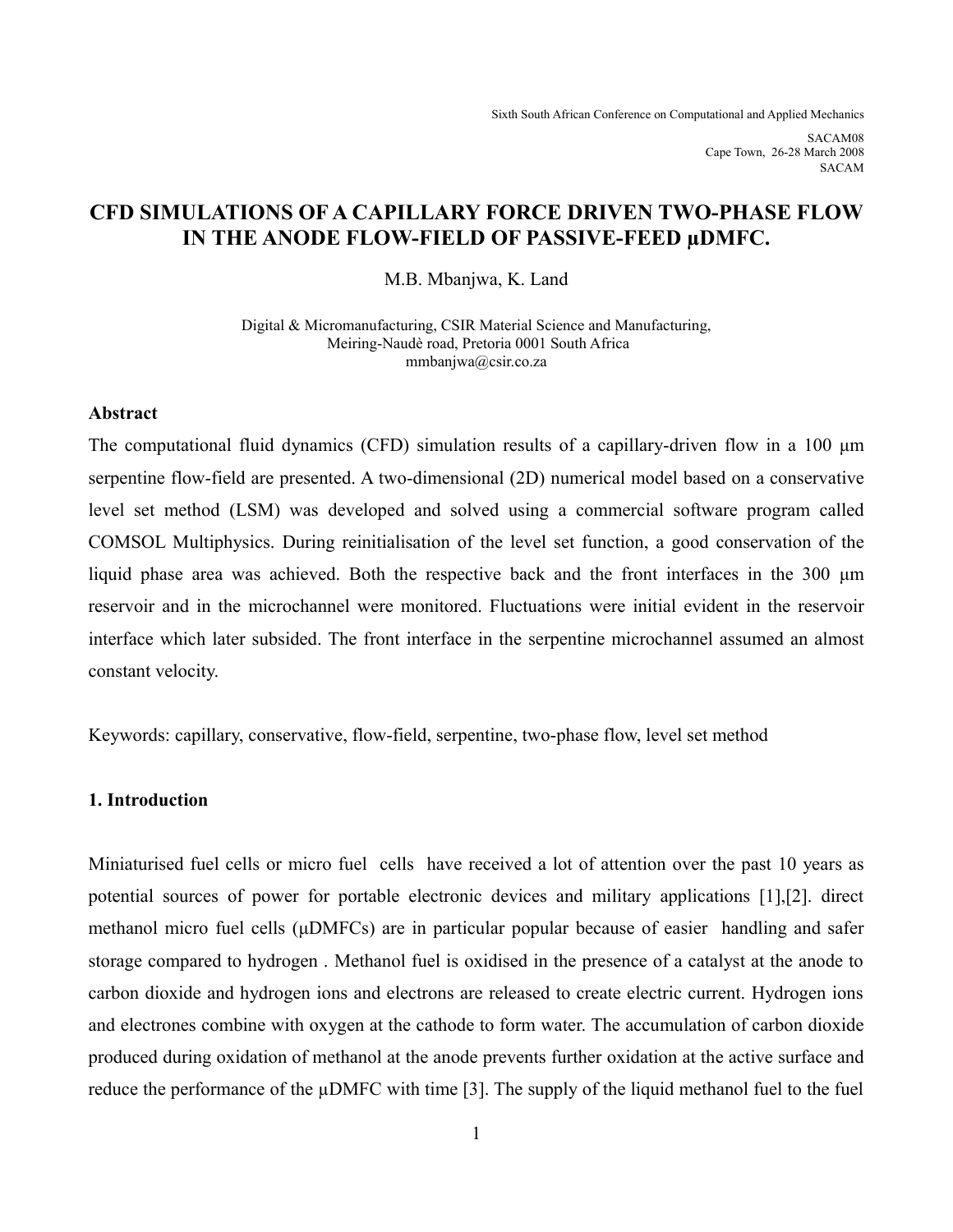cell is still a problem whereby pumping means are required to pump the fuel in to the anode side of the fuel cell and to remove, together with the methanol fuel, the carbon dioxide gas bubbles produced during the oxidation reaction. Micropumps that are used for this purpose require some form energy to function and often use the electricity produced from the fuel cell in a parasitic manner. The of the phenomenon of a capillary rise received considerable attention and its exploitation as pumping means has been extended to studies of microchannels [4-6] and micro fuel cells [7-10].

The capillary-driven flow was was evaluated in a serpentine flow field using CFD. Although the idea of using capillary forces to induce flow in microfluidic systems is not a novel one, CFD was used as proof on concept for methanol flow in serpentine microchannels. A commercial CFD program called COMSOL Multiphysics was used [9].

### **2. Conservative level set method**

The level set method (LSM) is a interface tracking method which is used for computing multiphase flow problems. The method used in this study was obtained from the Level Set Two-Phase Flow application mode available in the Chemical Engineering module in COMSOL Multiphysics program [11]. This is a conservative LSM based on the method proposed by Olsson and Kreiss [9,10]. More reading on the LSM for multiphase flows and the conservative LSM can be done on references [10-13].

The interface between fluids (gas and liquid) is represented by the 0.5 contour of the level set function,  $\phi$ . A smeared out Heavisides function is used to dictate  $\phi$  as  $0 \le \phi \le 0.5$  on one phase and as  $0.5 \le \phi \le 1$  in the other and the transition is varied smoothly across the interface. The level set equation (LSE) describes the convection of  $\phi$  in the computational domain, Ω, and is expressed as:

$$
\frac{\partial \phi}{\partial t} + \vec{u} \cdot \nabla \phi = \gamma \nabla \cdot (-\phi (1 - \phi) \frac{\nabla \phi}{|\nabla \phi|} + \epsilon \nabla \phi)
$$
\n(1)

where  $\gamma$  is the reinitialisation parameter and  $\epsilon$  is the parameter that controls the interface thickness and  $\vec{u}$  is the velocity vector with which the interface moves is obtained by the Navier-Stokes (NS) equations. The momentum equation: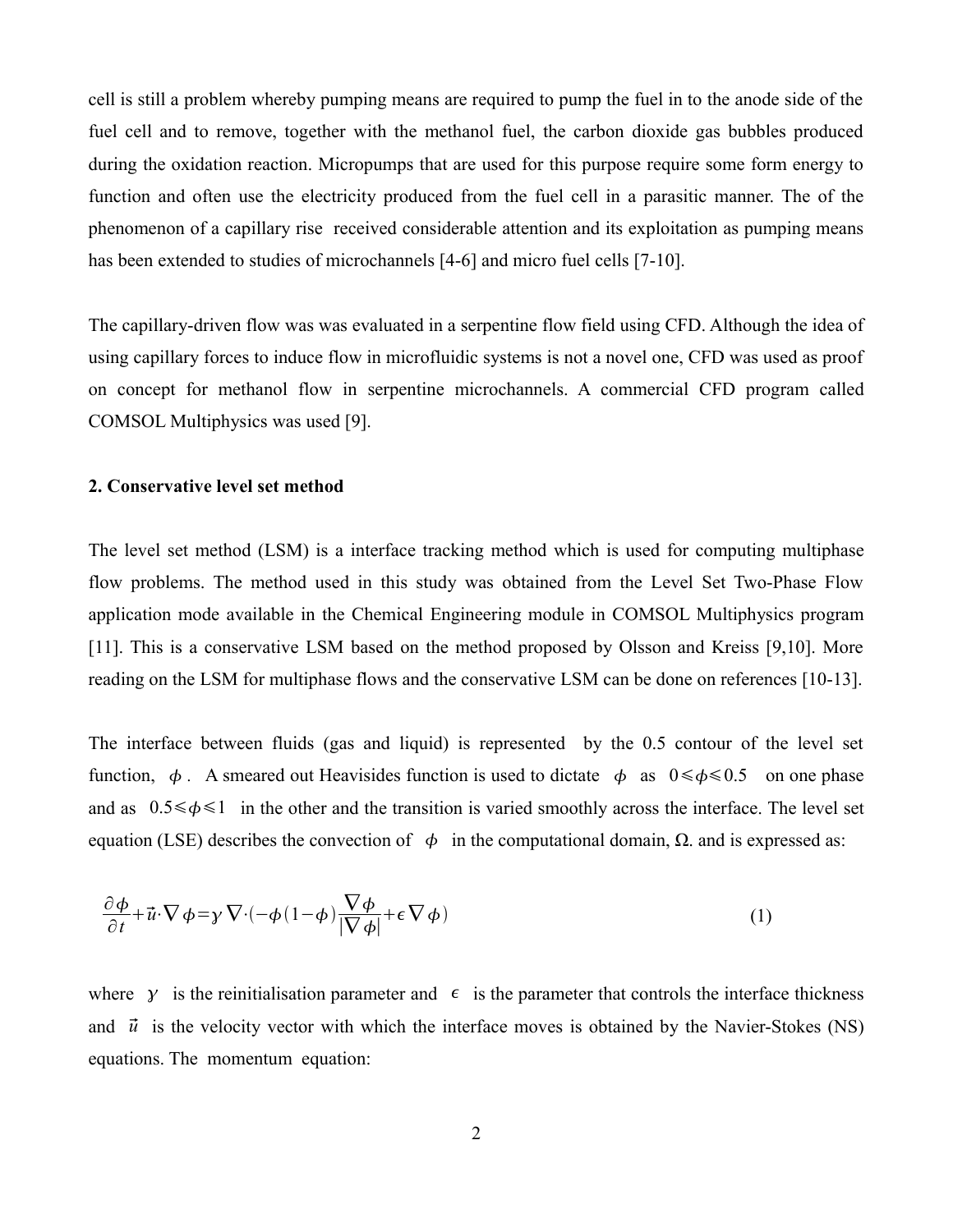$$
\rho\left(\frac{\partial\vec{u}}{\partial t} + \vec{u}\cdot\nabla\vec{u}\right) - \nabla\cdot\left[\mu\left(\nabla\vec{u} + \nabla\vec{u}^T\right)\right] + \nabla P = \sigma\kappa\hat{n}\delta + \rho\vec{g}
$$
\n(2)

and the continuity equation:

$$
\nabla \cdot \vec{u} = 0 \tag{3}
$$

are the NS equations, where  $\rho$  is the density,  $\mu$  is the viscosity, *P* is pressure,  $\sigma$  is the surface tension,  $\kappa$  is the interface curvature,  $\hat{n}$  is the interface normal,  $\delta$  is the Dirac delta function and  $\vec{g}$  is the gravitational force.  $\delta$  smoothens the surface tension which is concentrated at the interface between fluids and is approximated according to  $\delta = 6|\nabla \phi||\phi(1-\phi)|$ . The interface normal and the interface curvature are determined by:

$$
\hat{n} = \frac{\nabla \phi}{|\nabla \phi|} \text{ and } \kappa = -\nabla \cdot \left(\frac{\nabla \phi}{|\nabla \phi|}\right), \text{ respectively.}
$$

The density and viscosity are calculated from

$$
\rho = \rho_l + (\rho_g - \rho_l) \cdot \phi \tag{4}
$$

$$
\mu = \mu_l + (\mu_g - \mu_l) \cdot \phi \tag{5}
$$

where  $\rho_l$ ,  $\rho_g$  and  $\mu_l$ ,  $\mu_g$  are densities and viscosities of the liquid and the gas, respectively.

#### **3. Model definition and initial boundary conditions**

The flowfield has a 100 μm serpentine microchannel a. The methanol hight in the 300 μm wide reservoir is 280 μm. The model geometry is illustrated in Figure 1 showing the initial conditions of the two phases. The following physical parameters were used:  $\rho_g = 1.293 \ kg/m^3$ ,  $\rho_l = 850 \ kg/m^3$  $\mu_l = 5.9 \times 10^{-5}$  *Pa*⋅*s* ,  $\mu_g = 1.71 \times 10^{-6}$  *Pa*⋅*s* and  $\sigma = 22.7 \times 10^{-3}$  *N* /*m*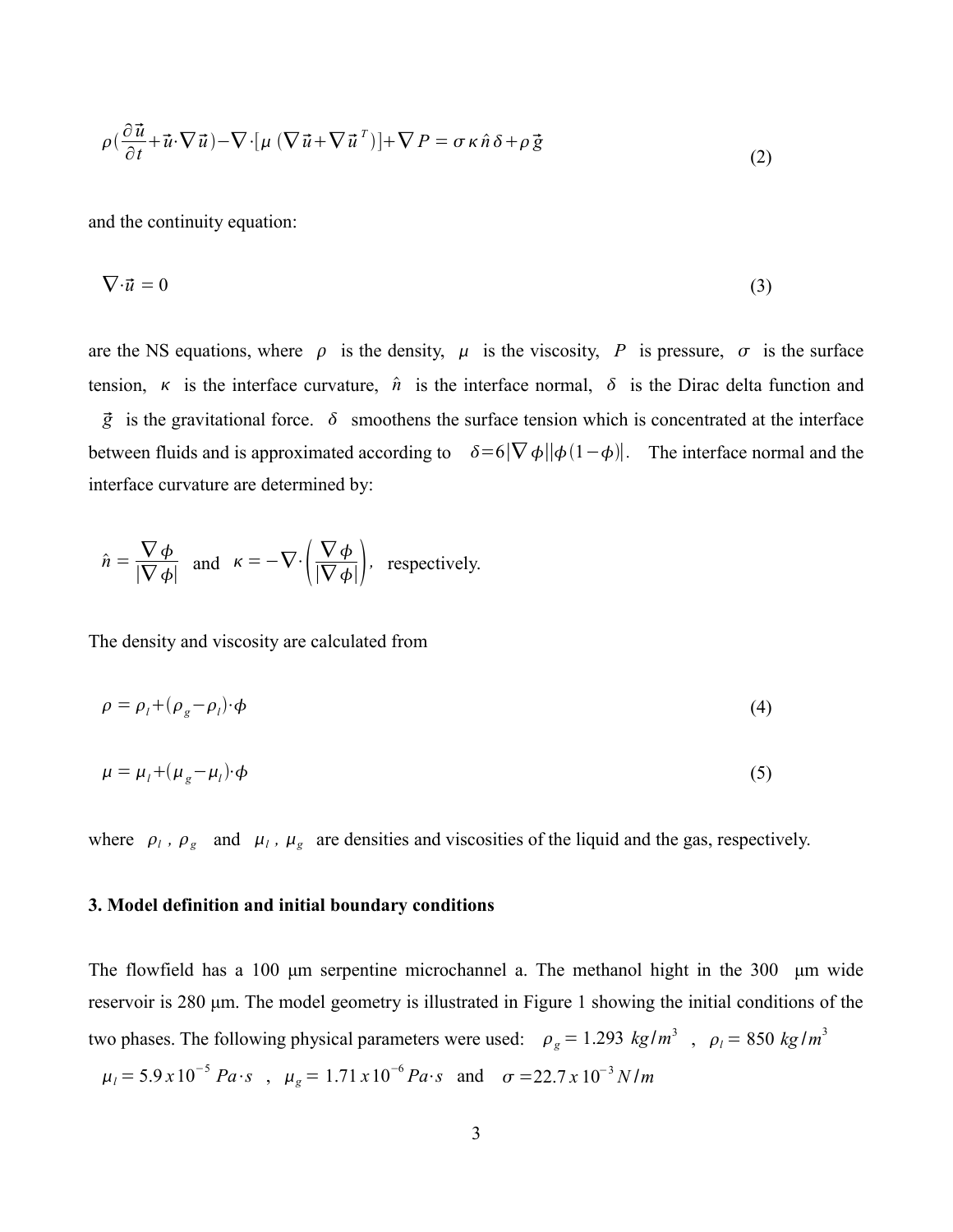

Figure 1: Diagram showing two phases. The area in red represents the liquid phase and the blue area , the gas phase.

Both sides of the air phase were open to the atmosphere. The walls were made a slip boundary condition and the contact angle of 67° was imposed at the fluid-wall interface. The flow was regarded as isothermal and turbulent conditions were not catered for in the model because the flow conditions were considered to be laminar.

## **4. Reinitialisation and conservation of**

The conservative LSM requires the solution (level set function) to be reinitialised from the initial boundary conditions. Earlier LSM's had a shortcomings of leakages and failing to conserve. The conservation of the average cross-sectional area of the liquid phase by integrating over the computational domain but restricting to the area the isocontour of 0.5 and the following equation was

used: 
$$
A = \int_{\phi \ge 0.5} d\Omega.
$$
 (6)

The solution was reinitialised for 50 ms and Figure 2 shows the graph of the liquid phase area over the reinitialisation period. Good conservation was obtained as the trend is a straight line, which indicates that the area did not change and hence the accuracy of the model [14].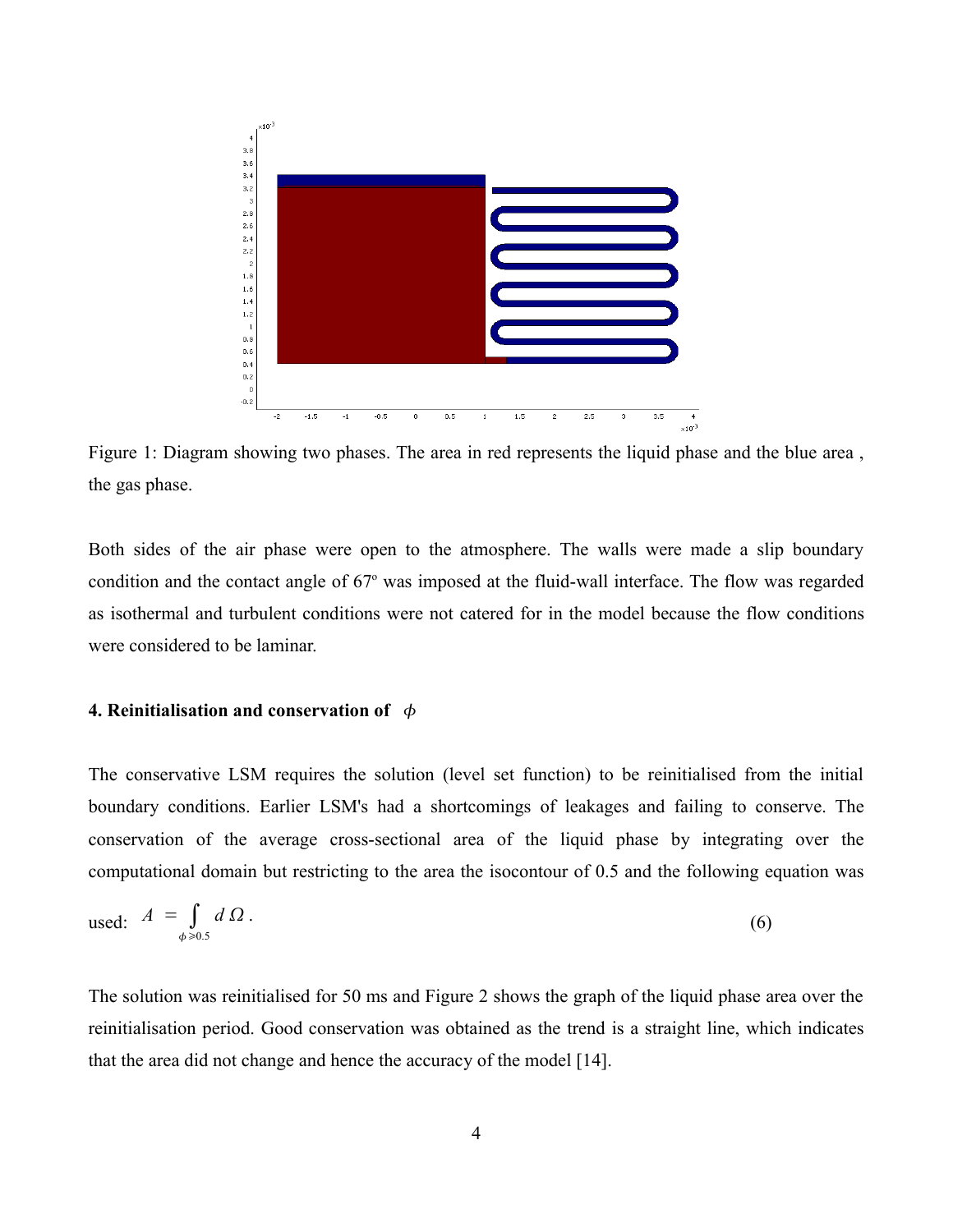

Figure 2: Cross-sectional area of the liquid phase over the reinitialisation period of 50 ms.

## **5. Interface motion**

Figures 3 shows the movement of both the back interface (in thereservior0 and the front interface of the capillary flow. Initial the reservoir interface shows erratic movement which peaks sharply in the first 5 ms. On the other hand the front interface moved in almost constant velocity over 30 ms.



Figure 3: Interface movement monitored at the walls of the (a) methanol reservoir and (b) the microchannel. The units are in metres.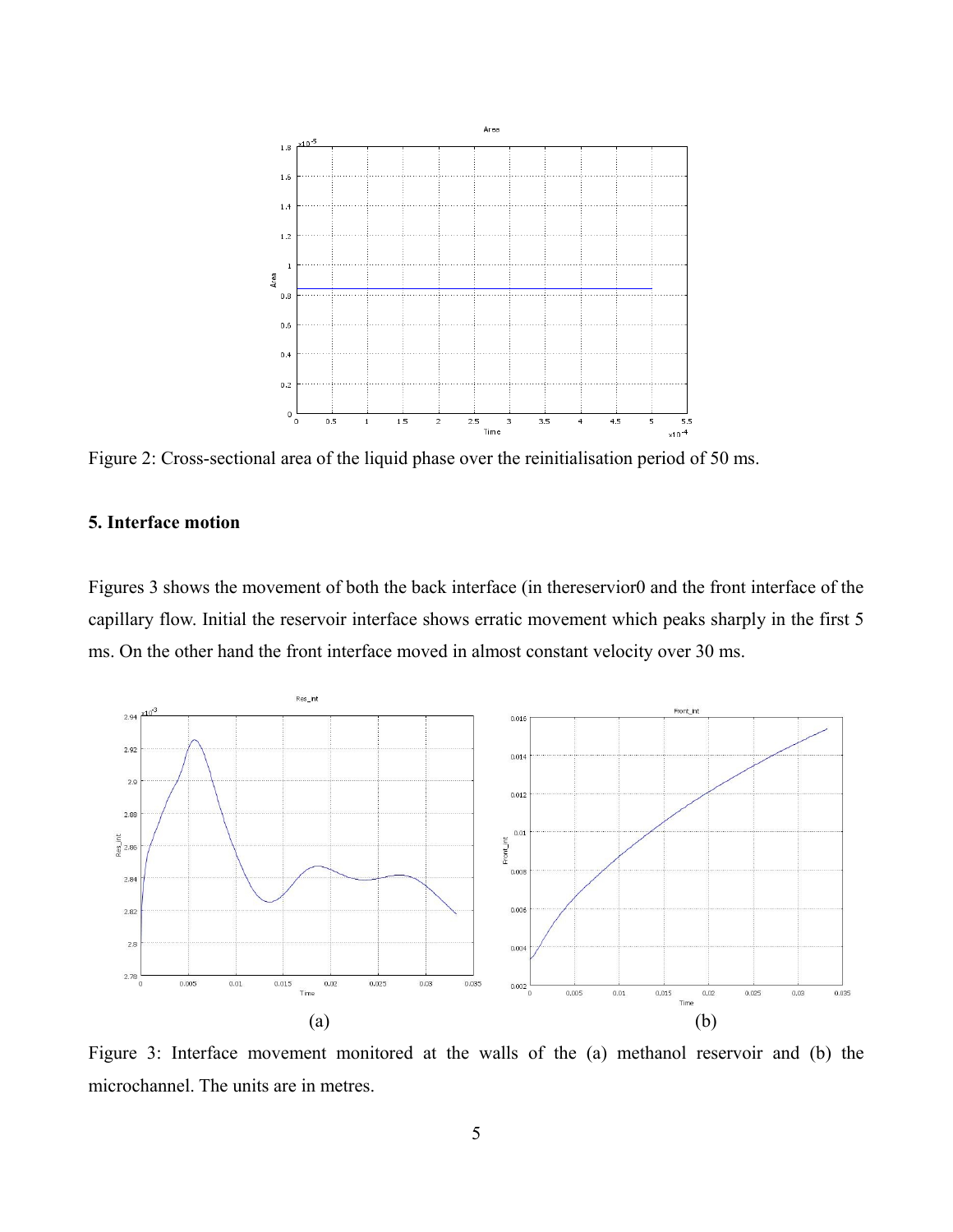



After 3 ms, the reservoir interface movement settles and a meniscus is formed which shows the contact angle at the reservoir wall.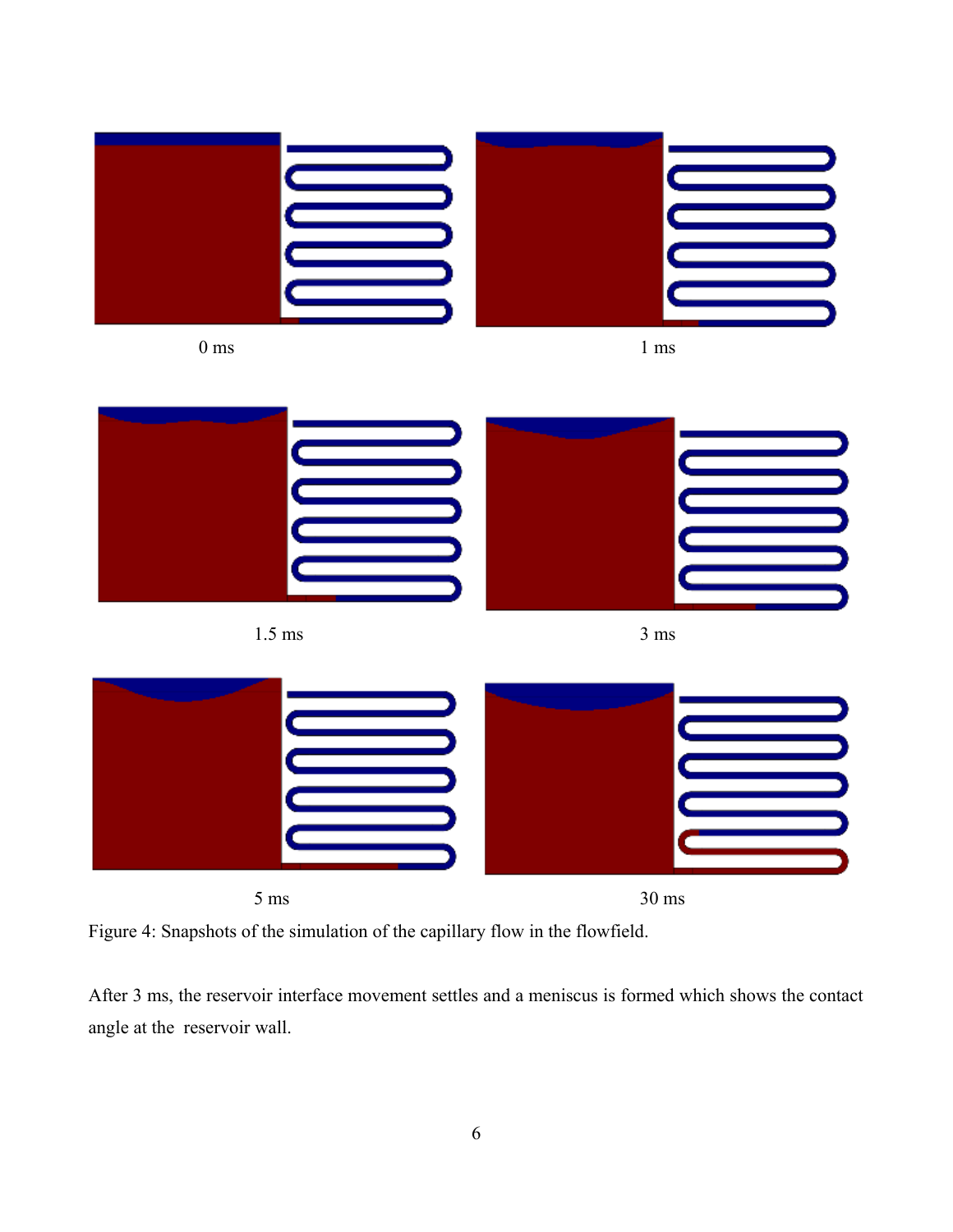## **6. Dimensionless numbers**

The flow was characterised by evaluating dimensionless numbers, namely: Reynolds number:

$$
Re = \frac{\rho v d}{\mu}
$$
, capillary number  $Ca = \frac{\mu v}{\sigma}$  and the bond number  $Bo = \frac{\rho g d z_0}{\sigma}$ . Re signifies the effect of the viscosity on the flow and was  $0 < Re < 4.16$ , which confirmed the assumption that the flow was laminar was plausible. The flow velocity was  $0 \, \text{ms}^{-1} < \nu < 0.142 \, \text{ms}^{-1}$ .  $Ca \ll 1$  signifies the dominance of the surface effects over the viscous effects in the flow and  $Bo \ll 1$  indicates the dominance of surface effects over gravity. Figure 5 shows the changes in  $Ca$  and  $Bo$  in the capillary flow over a period of 30 ms. The  $Ca$  values were in the order of  $10^{-9}$  and  $Bo$  values were in the order of  $10^{-4}$  meaning that pressure losses in the microchannel due to gravitational force were much comparison to loses due to surface tension.



Figure 5: Plots of dimensionless numbers against time: (a) capillary number(Ca) and (b) Bond number (Bo)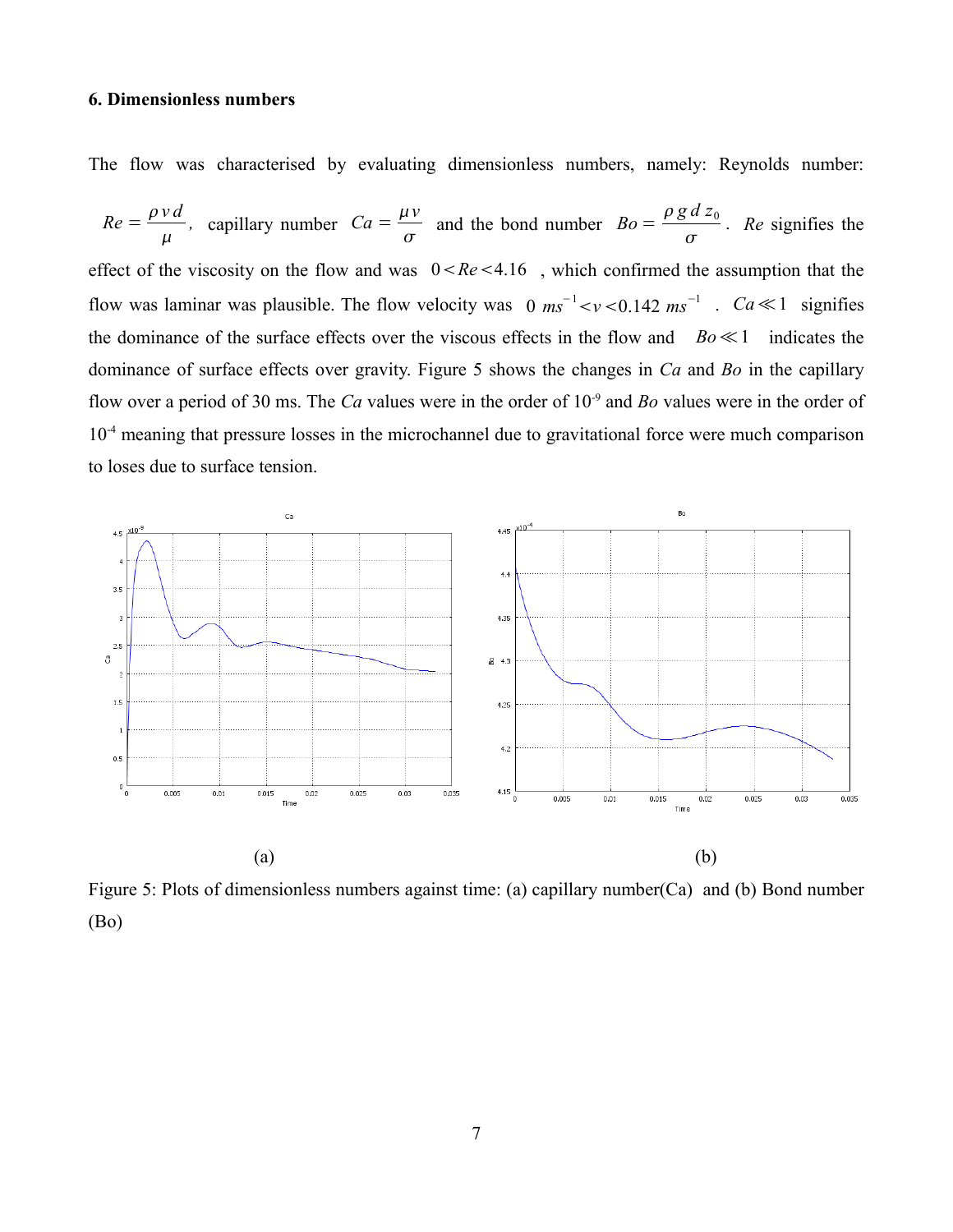#### **7. Conclusion**

The capillary -driven flow was evaluated for serpentine channel using an LSM-based CFD model. The study needs to be extended to different size channels and reservoir. A suitable validation method is required and experiments are currently being considered.

### **Acknowledgments**

This work was financially supported by the Advanced Manufacturing Technology Strategy (AMTS) and CSIR's Parliamentary Grant (PG).

## **References**

- [1] Kundu, A., Jang, J.H., Gil, J.H., Lee, H.R., Kim, S.H., Ku, B. and Oh, Y.S. Micro-fuel cells Current developments and applications. J. Power Sources 170 (2007) 67-78
- [2] De Bruijn, F. The current status of fuel cell technology for mobile and stationary applications. Green Chem. 7 (2005) 132-150
- [3] Kim, D., Cho, E.A., Hong, S.A., Oh, I.H. and Ha, H.Y. Recent progress in passive direct methanol fuel cell at KIST. *J. Power Sources 130 (2004) 172–177*
- [4] Ichikawa, N., Hosokawa, K. and Maeda, R. Interface motion of a capillary-driven flow in rectangular microchannel. *J. Coll. Sci. Int. 289 (2004) 155-164*
- [5] Cubaud, T. and Ho, C.M. Transport of bubbles in square microchannels. *Phys. Fluids 16,12 (2004)4575-4585*
- [6] Guo, Z. and Cao, Y. A passive fuel delivery system for portable direct methanol fuel cells. *J. Power Sources 132 (2004) 86-91*
- [7] Litterst, C., Eccarius, S., Hebling, C., Zengerle, R. and Koltay, P. Novel structure for passive CO2 degassing in μDMFC. *In Proc. Of IEEE MEMS (2006) 102-105*
- [8] Litterst, C., Eccarius, S., Hebling, C., Zengerle, R. and Koltay, P. Increasing μDMFC efficiency by passive CO<sub>2</sub> bubble removal and discontinuous operation. *J. Micromech. Microeng. 16, 9 (2006) 85-88*
- [9] COMSOL AG, Sweden